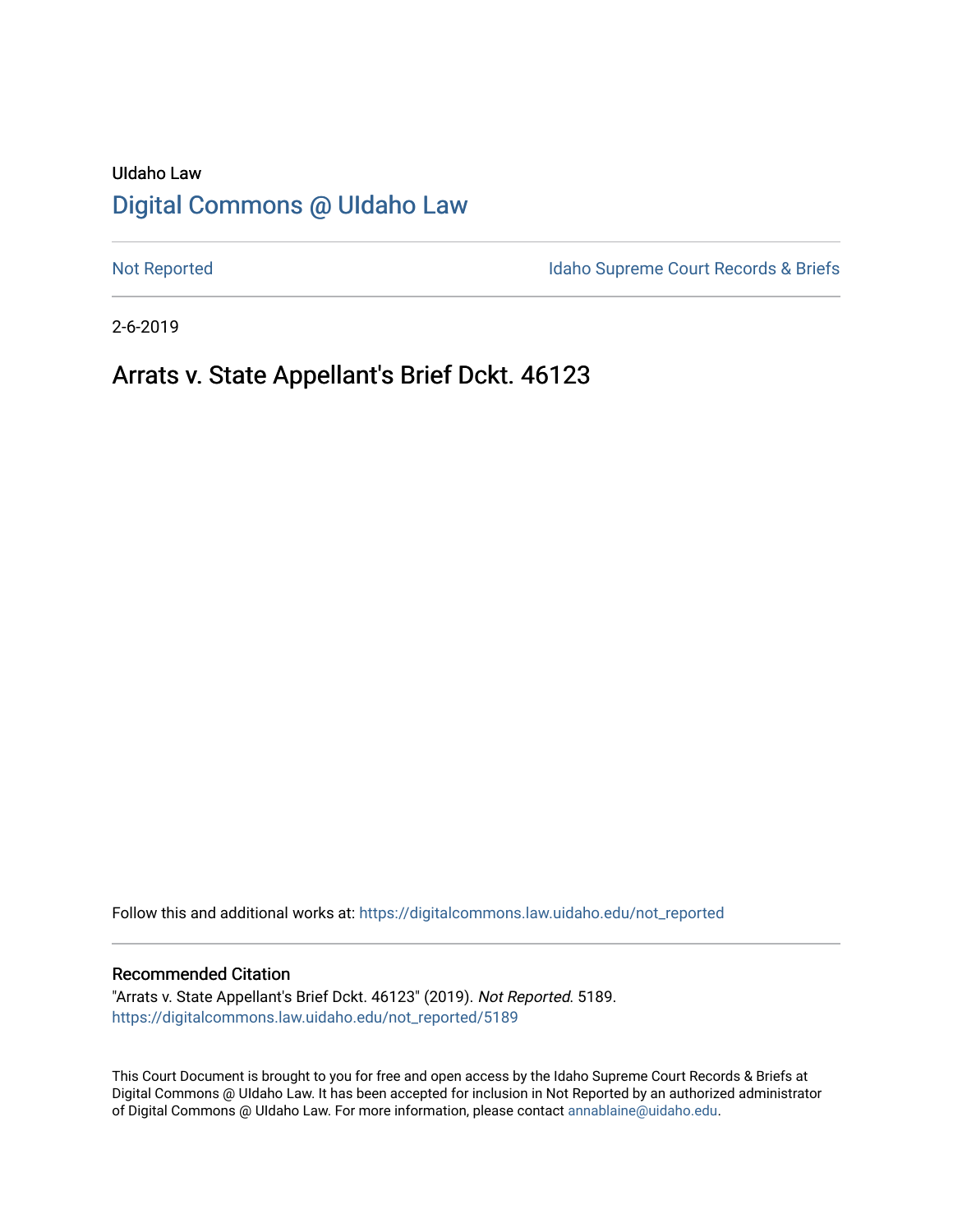Electronically Filed 2/6/2019 4:46 PM Idaho Supreme Court Karel Lehrman, Clerk of the Court By: Brad Thies, Deputy Clerk

### IN THE SUPREME COURT OF THE STATE OF IDAHO

JERMAINE JAMES ARRATS,

Petitioner-Appellant.

vs.

Supreme Court No. 46123

Ada County No. CV01-18-6776

STATE OF IDAHO,

Respondent,

### BRIEF OF APPELLANT JERMAINE JAMES ARRATS \_\_\_\_\_\_\_\_\_\_\_\_\_\_\_\_\_\_\_\_\_\_\_\_

 $\frac{1}{\sqrt{2}}$  ,  $\frac{1}{\sqrt{2}}$  ,  $\frac{1}{\sqrt{2}}$  ,  $\frac{1}{\sqrt{2}}$  ,  $\frac{1}{\sqrt{2}}$  ,  $\frac{1}{\sqrt{2}}$  ,  $\frac{1}{\sqrt{2}}$  ,  $\frac{1}{\sqrt{2}}$  ,  $\frac{1}{\sqrt{2}}$  ,  $\frac{1}{\sqrt{2}}$  ,  $\frac{1}{\sqrt{2}}$  ,  $\frac{1}{\sqrt{2}}$  ,  $\frac{1}{\sqrt{2}}$  ,  $\frac{1}{\sqrt{2}}$  ,  $\frac{1}{\sqrt{2}}$ 

APPEAL FROM THE DISTRICT COURT OF THE FOURTH JUDICIAL DISTRICT OF THE STATE OF IDAHO, IN AND FOR THE COUNTY OF ADA

\_\_\_\_\_\_\_\_\_\_\_\_\_\_\_\_\_\_\_\_\_\_\_\_

HONORABLE JASON D. SCOTT District Judge

\_\_\_\_\_\_\_\_\_\_\_\_\_\_\_\_\_\_\_\_\_\_\_\_

 ROBYN FYFFE, ISB#7063 LAWRENCE G. WASDEN Fyffe Law Idaho Attorney General 800 W. Main St., Ste. 1460 PO Box 83720 Boise, Idaho 83702 Boise, Idaho 83720 (208) 338-5231 (208) 334-4534 [robyn@fyffelaw.com](mailto:robyn@fyffelaw.com) [ecf@ag.idaho.gov](mailto:ecf@ag.idaho.gov)  APPELLANT JERMAINE JAMES ARRATS

ATTORNEY FOR PETITIONER ATTORNEYS FOR RESPONDENT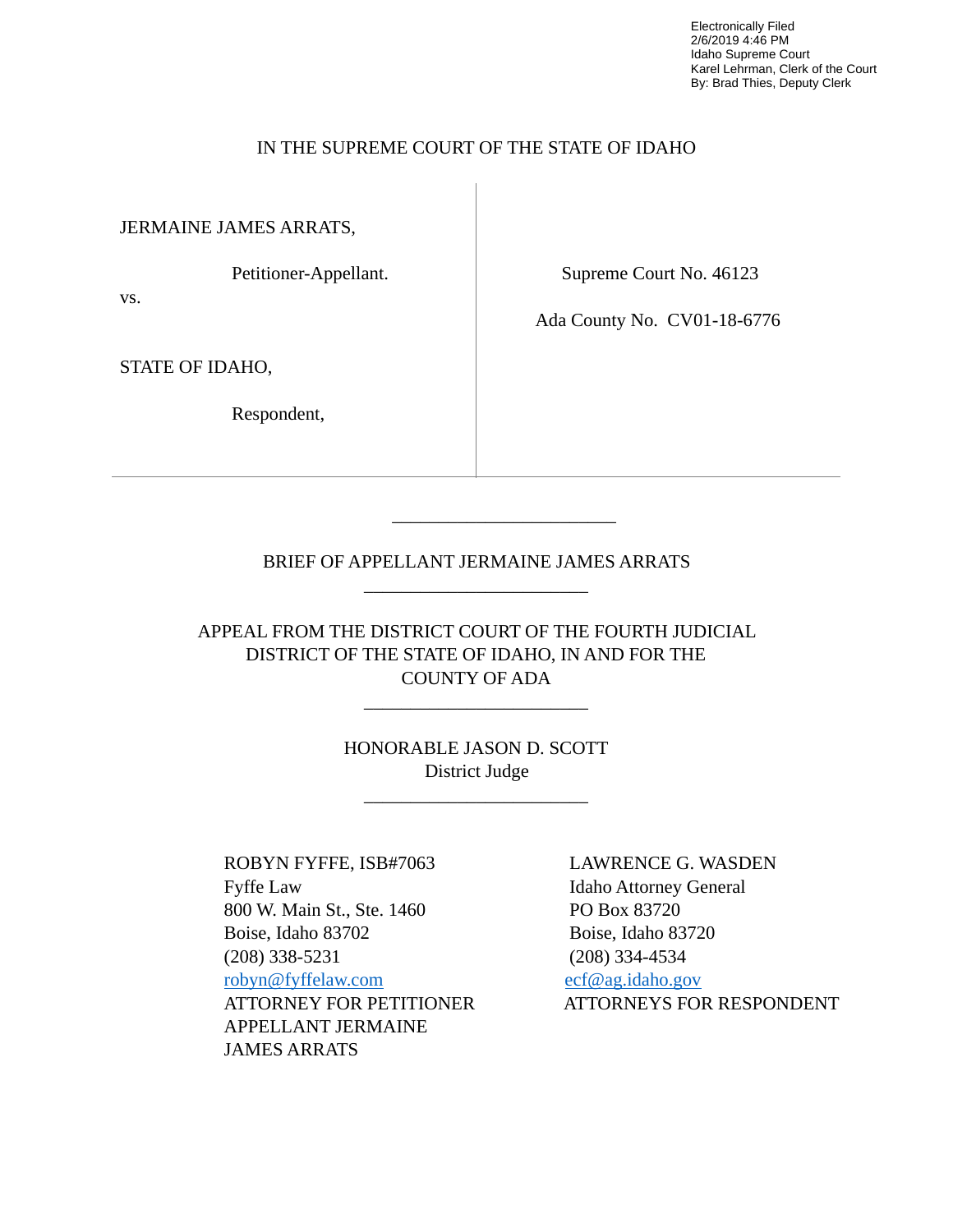## TABLE OF CONTENTS

| $\mathbf{I}$ . |           |                                                                                                                                                                                                   |  |
|----------------|-----------|---------------------------------------------------------------------------------------------------------------------------------------------------------------------------------------------------|--|
| II.            |           |                                                                                                                                                                                                   |  |
|                | A.        |                                                                                                                                                                                                   |  |
|                | <b>B.</b> |                                                                                                                                                                                                   |  |
| Ш.             |           |                                                                                                                                                                                                   |  |
| IV.            |           |                                                                                                                                                                                                   |  |
|                | A.        | The District Court Erred In Su Sponte Dismissing Mr. Arrats'<br>Petition for Post-Conviction Relief Without Appointing Counsel or Judicially                                                      |  |
|                | <b>B.</b> | Mr. Arrats Alleged Facts Showing the Possibility of Valid Claims<br>District Court Abused its Discretion in Denying His Motion for<br>Counsel and Summarily Dismissing His Post-Conviction Relief |  |
|                |           |                                                                                                                                                                                                   |  |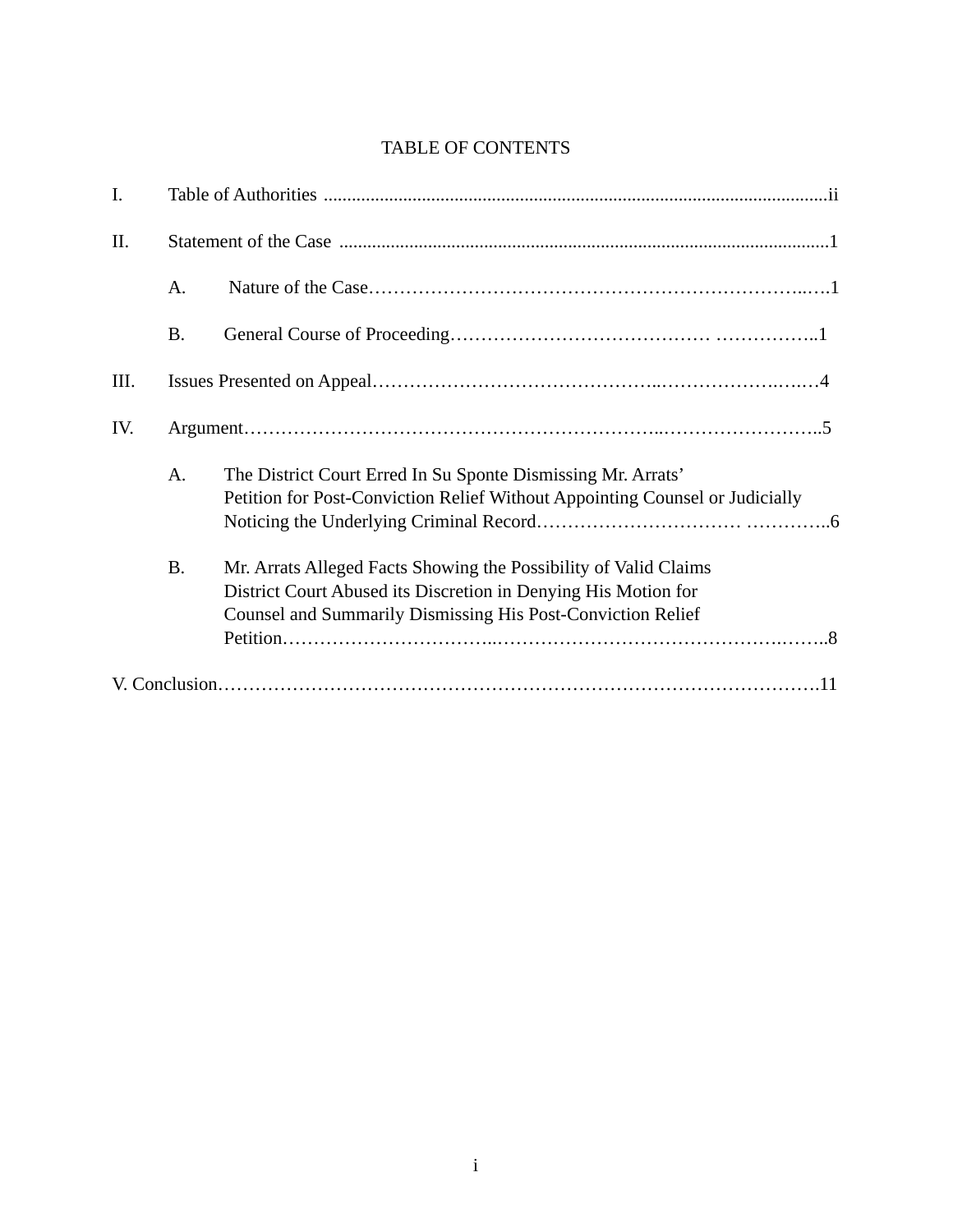## **I. TABLE OF AUTHORITIES**

## **FEDERAL CASES**

## **STATE CASES**

| <i>Keserovic v. State, 158 Idaho 234, 345 P.3d 1024 (Ct. App. 2015)</i> |  |
|-------------------------------------------------------------------------|--|
|                                                                         |  |
|                                                                         |  |
|                                                                         |  |
|                                                                         |  |
|                                                                         |  |
|                                                                         |  |
|                                                                         |  |
|                                                                         |  |
|                                                                         |  |

## **FEDERAL STATUES**

|--|--|--|

## **STATE STATUES**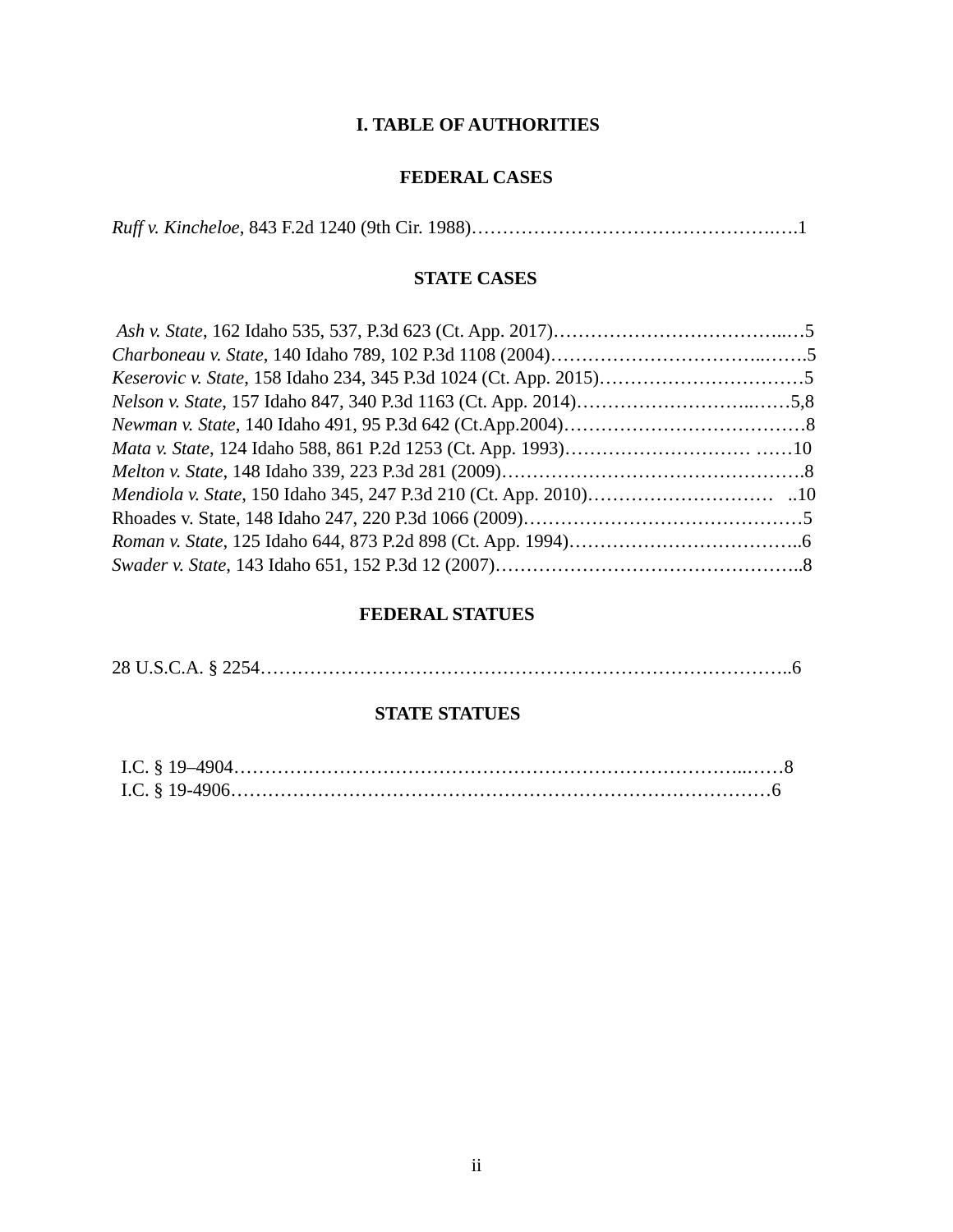#### **II. STATEMENT OF THE CASE**

#### **A. Nature of the Case**

This is an appeal from the district court's judgment dismissing Appellant Jermaine James Arrats' petition for post-conviction relief without appointing counsel.

#### **B. General Course of Proceedings**

#### **1. Underlying Criminal Proceedings**

On August 30, 2016, Mr. Arrats jumped out of his motel window wearing only socks and underwear to escape people he believed were chasing him. R. 9. Mr. Arrats encountered a motorist, forcibly removed him from his vehicle and drove away. *Id*. The state charged Mr. Arrats with robbery in violation of I.C. §§ 18-6501 and -6502. R. 16. The parties entered an I.C.R. 11(f)(1)(C) plea agreement that contemplated an *Alford* plea and a stipulated sentence of a unified term of thirty years with a minimum period of confinement ten years. R. 9.

<span id="page-4-1"></span> At the change of plea hearing, Mr. Arrats admitted removing the motorist and taking his vehicle.Tr. (45030)<sup>[1](#page-4-0)</sup> p. 10, ln. 20 - p. 11, ln. 7; p. 12, ln. 22 - p. 13, ln. 4. However, Mr. Arrats explained that his conduct was not robbery because he only intended to escape harm and did not intend to keep the vehicle. *Id.* Trial counsel advised the district court that Mr. Arrats was willing to waive his factual defense in order to take advantage of the plea agreement. *Id.* at p. 11, ln. 20 - p. 12, ln. 3.

<span id="page-4-0"></span>[<sup>1</sup>](#page-4-1) Mr. Arrats is requesting that this Court judicially notice the transcripts prepared in Mr. Arrats underlying direct appeal, Docket Number 45030, in addition to documents presented in the district court.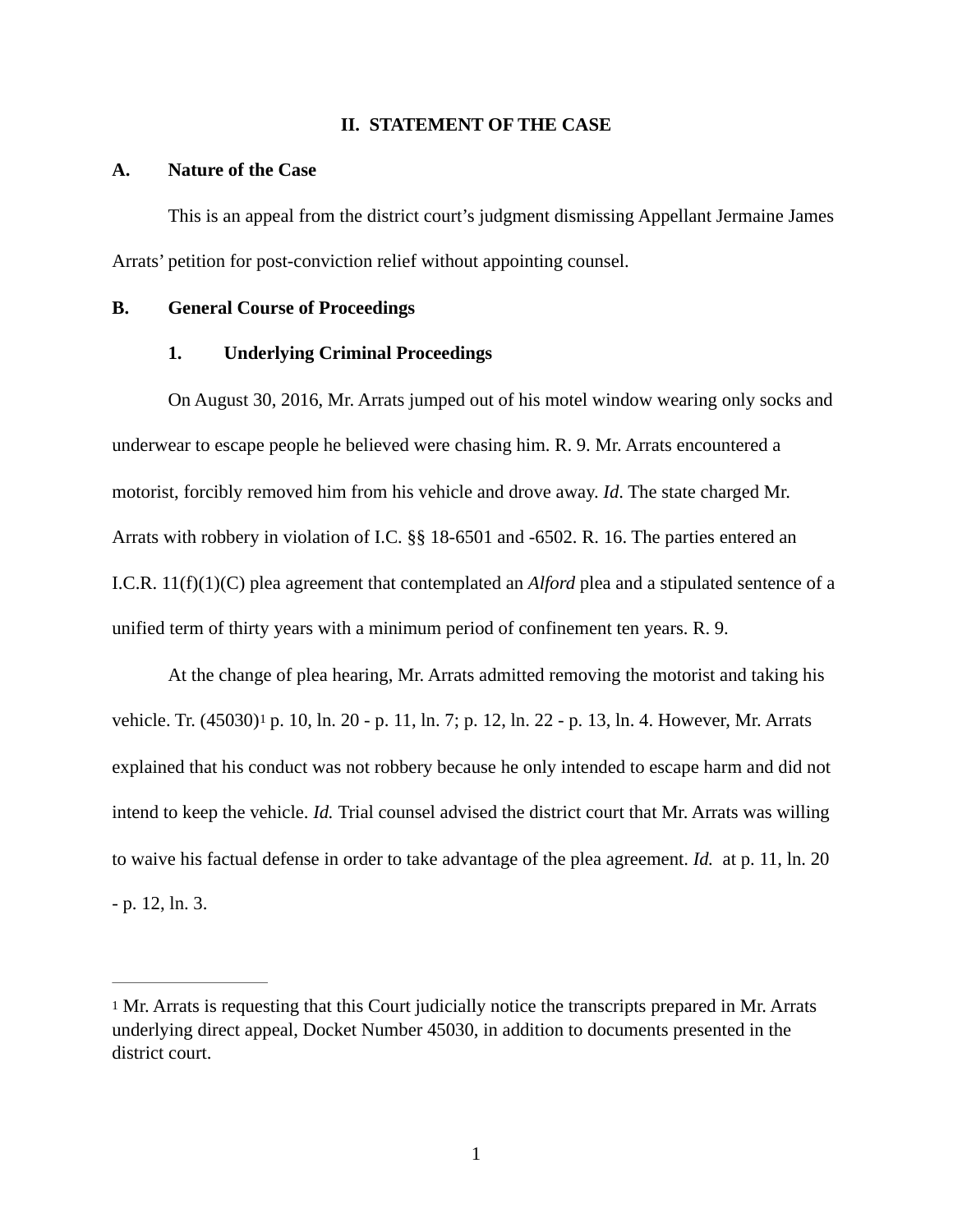The district court inquired whether Mr. Arrats was willing to accept the plea agreement despite lacking the intent required to commit robbery. Tr. (45030) p. 14, ln. 19 - p. 15, ln. 4. Mr. Arrats replied: "Yes, sir. I don't have a million dollars to pay for a high powered attorney to fight this case" *Id*. at p. 15, ln. 5-7. Upon inquiry, Mr. Arrats backtracked, indicating that appointed counsel was a good attorney but would not prevail given the case facts. *Id*. at p. 15, ln. 16 - p. 16, ln. 18.

 The district court inquired whether Mr. Arrats was concerned that the trial evidence could cause the district court to impose a harsh sentence. *Id*. at p. 16, ln. 19-24. Mr. Arrats responded "yes" but continued: "plus I was in my underwear" running down Chinden, which reinforced that he did not have the intent to steal. *Id*. at p. 16, ln. 25 - p. 17, ln. 8. Mr. Arrats explained that 911 calls would show that methamphetamine caused him to hallucinate demons and that he had no plan to steal a car. *Id*. at p. 17, ln. 9-25.

 The district court suggested presenting his defense to the jury and Mr. Arrats advised he was unwilling to risk a longer sentence after losing a jury trial. *Id*. at p. 18, ln. 1-25. Mr. Arrats advised he suffered from bipolar disorder and was not currently taking any medication. *Id*. at p. 22, ln. 21 - p. 23, ln. 9. Mr. Arrats otherwise responded appropriately during the remaining plea colloquy and the district court accepted the plea. *Id*. at p. 23, ln. 10 - p. 26, ln. 13.

 At the time set for sentencing, the district court noted that Mr. Arrats was having "kind of an emotional reaction" and was contemplating withdrawing his plea and seeking a new attorney. *Id.* at p. 29, ln. 11 - p. 30, ln. 15. The district court suggested rescheduling the sentencing to allow Mr. Arrats additional time to consider his options. *Id*. at p. 30, ln. 15 - p. 31, ln. 6. Mr.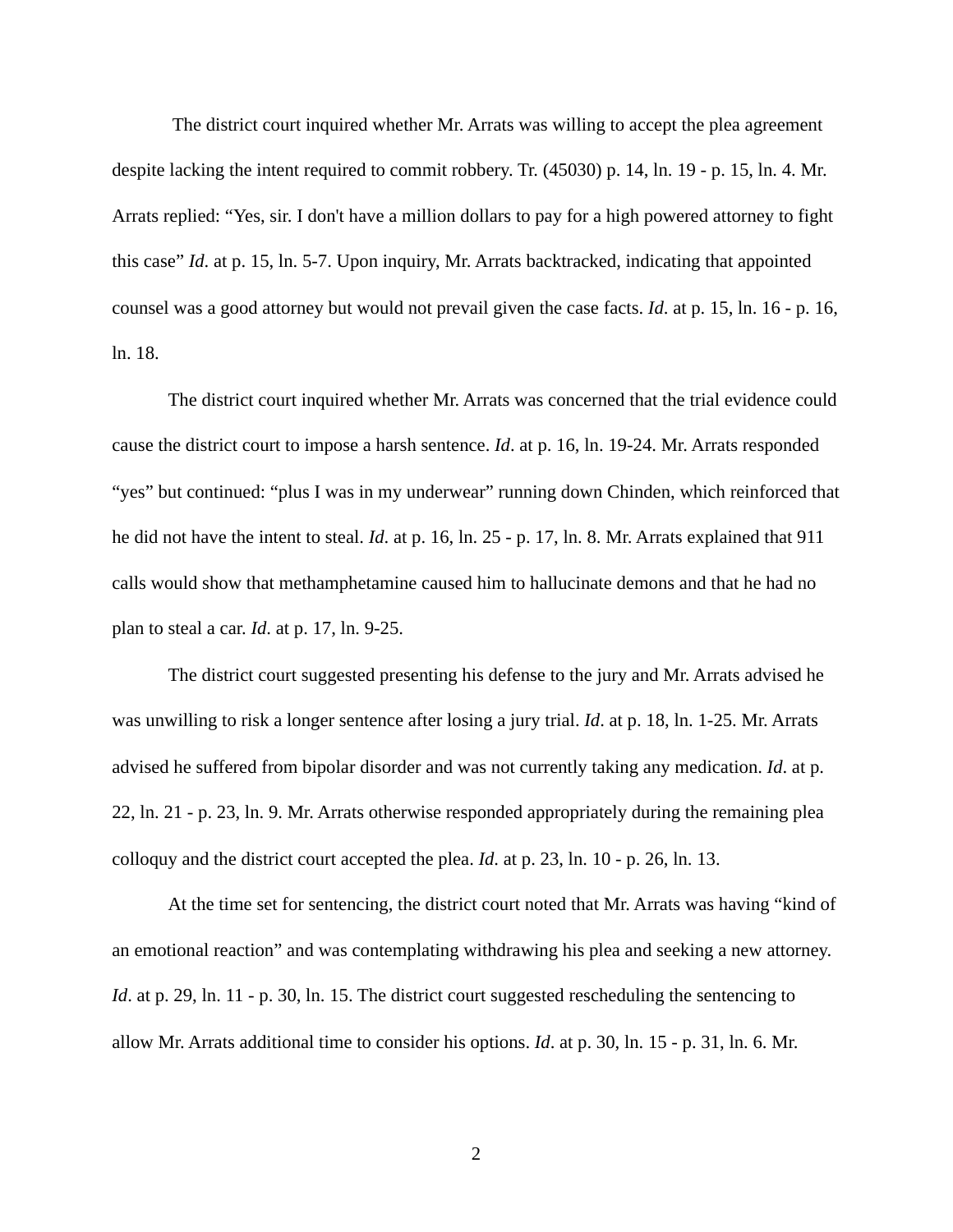Arrats responded: "Today it's important that we do the sentencing," while also indicating that he wanted a "fair trial with an attorney that has fire," that a prison sentence was unwarranted and that he did not have the intent to steal the motorist's vehicle. *Id*. at p. 31, ln. 11 - p. 33, ln. 12. Mr. Arrats also advised that his attorney had not provided him with full discovery, which was especially problematic because Mr. Arrats did not remember the night in question. *Id*. at p. 14, ln. 13-19.

 The district court re-scheduled the sentencing for the following week, at which time counsel advised the district court that Mr. Arrats intended to proceed to sentencing but required time to review the pre-sentence investigation report. Tr. (45030 4-7-17) p. 5, ln. 6-14. Mr. Arrats advised the district court he intended to go forward with sentencing because his attorney advised him that he would be unable to establish his innocence at trial. *Id*. at p. 5, ln. 25 - p. 6, ln. 5. Mr. Arrats also indicated the ten year fixed term contemplated by the agreement seemed like "so freaking much" and he did not have the intent to steal. *Id*. at p. 6, ln. 22 - p. 7, ln. 25. Mr. Arrats indicated that while he "hated" his attorney but counsel was correct because "in the eyes of Idaho and the people of Idaho, this is a scary thing . . . a big black man drove a guy out of his car, forced himself into the car." *Id*. at p. 8, ln. 18-22.

 Ultimately, Mr. Arrats reaffirmed his desire to move forward with the sentencing, which was re-scheduled to afford the opportunity to review the pre-sentence investigation report. *Id*. at p. 9, ln. 20 - p. 10, ln. 20. On April 13, 2017, the district court sentenced Mr. Arrats in accord with the plea agreement. R. 16. Mr. Arrats thereafter challenged his sentence by filing a notice of appeal through counsel, filing a pro se notice of appeal, and a pro se ICR 35 motion. *Id*. On May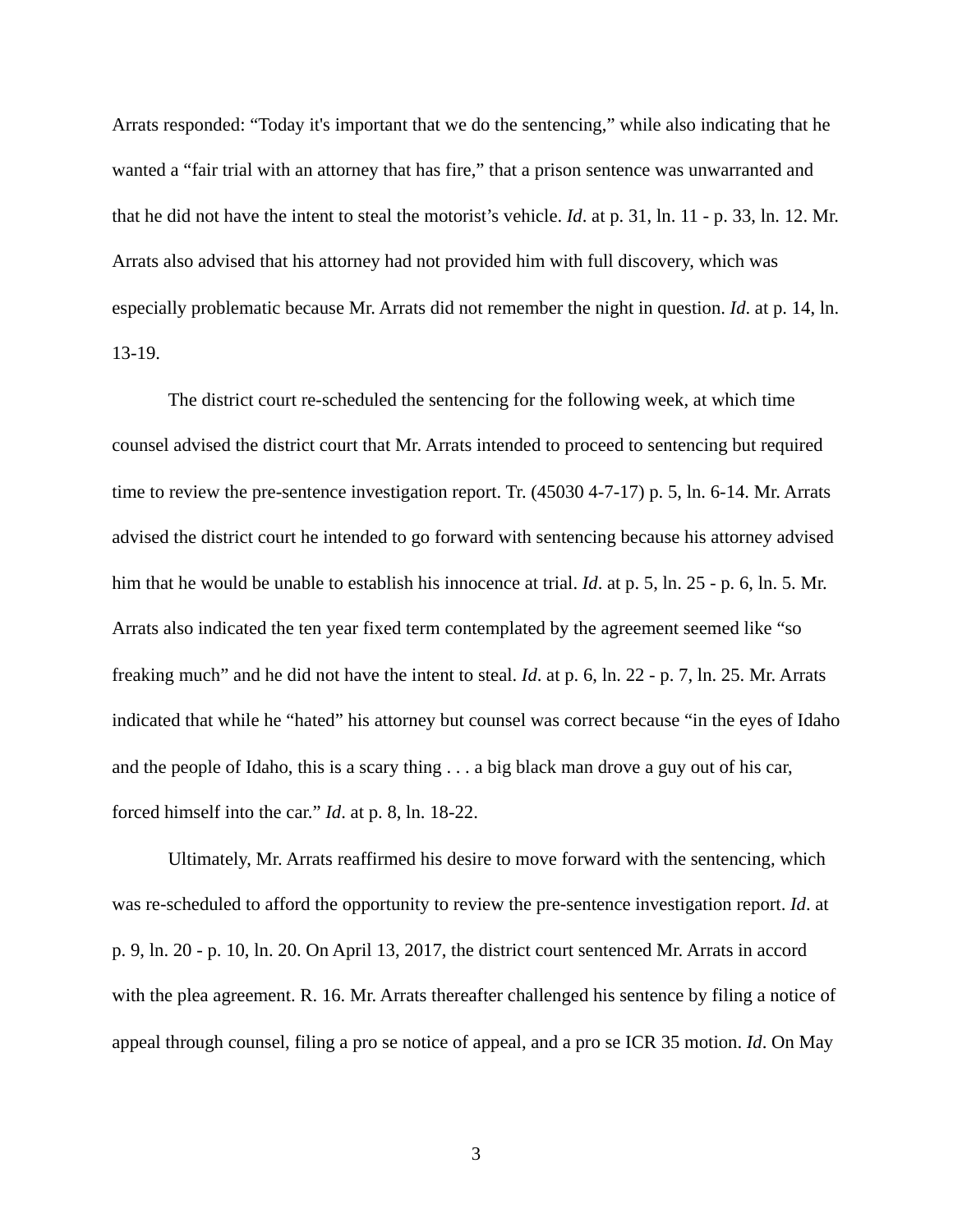16, 2017, the district court denied the Rule 35 motion and Mr. Arrats filed another notice of appeal. *Id.* The district court's denial of the Rule 35 motion was affirmed on direct appeal. *State v. Arrats*, 2017 WL 5562527 (Idaho Ct. App. Nov. 20, 2017)

#### **2. Post-Conviction Proceedings**

 On April 9, 2018, Mr. Arrats filed a petition for post-conviction relief, supporting affidavit and motion for appointment of counsel. R. 4-14. Echoing his statements throughout the criminal proceedings, Mr. Arrats alleged he did not have the intent to permanently deprive the motorist of his vehicle that he received ineffective assistance of counsel and that the district court violated his right to due process. R. 9- 11. Eight days later, the district court issued a notice of intent to dismiss finding that the petition was subject to summary dismissal. R. 16. The district court further denied Mr. Arrats' motion for the appointment of counsel and provided him thirty days in which to respond. R. 24. Mr. Arrats filed a response continuing to allege that the district court should have required a trial and that his counsel was ineffective for failing to present his defense. R. 26-61. The district court dismissed Mr. Arrats petition and entered judgment for the state. R. 33- 35. This appeal follows.

#### **III. ISSUES PRESENTED ON APPEAL**

1. Did the district court error in sua sponte summarily dismissing Mr. Arrats petition for post-conviction relief without judicially noticing the record?

1. Did the district court abuse its discretion by dismissing the petition for postconviction relief without appointing counsel?

4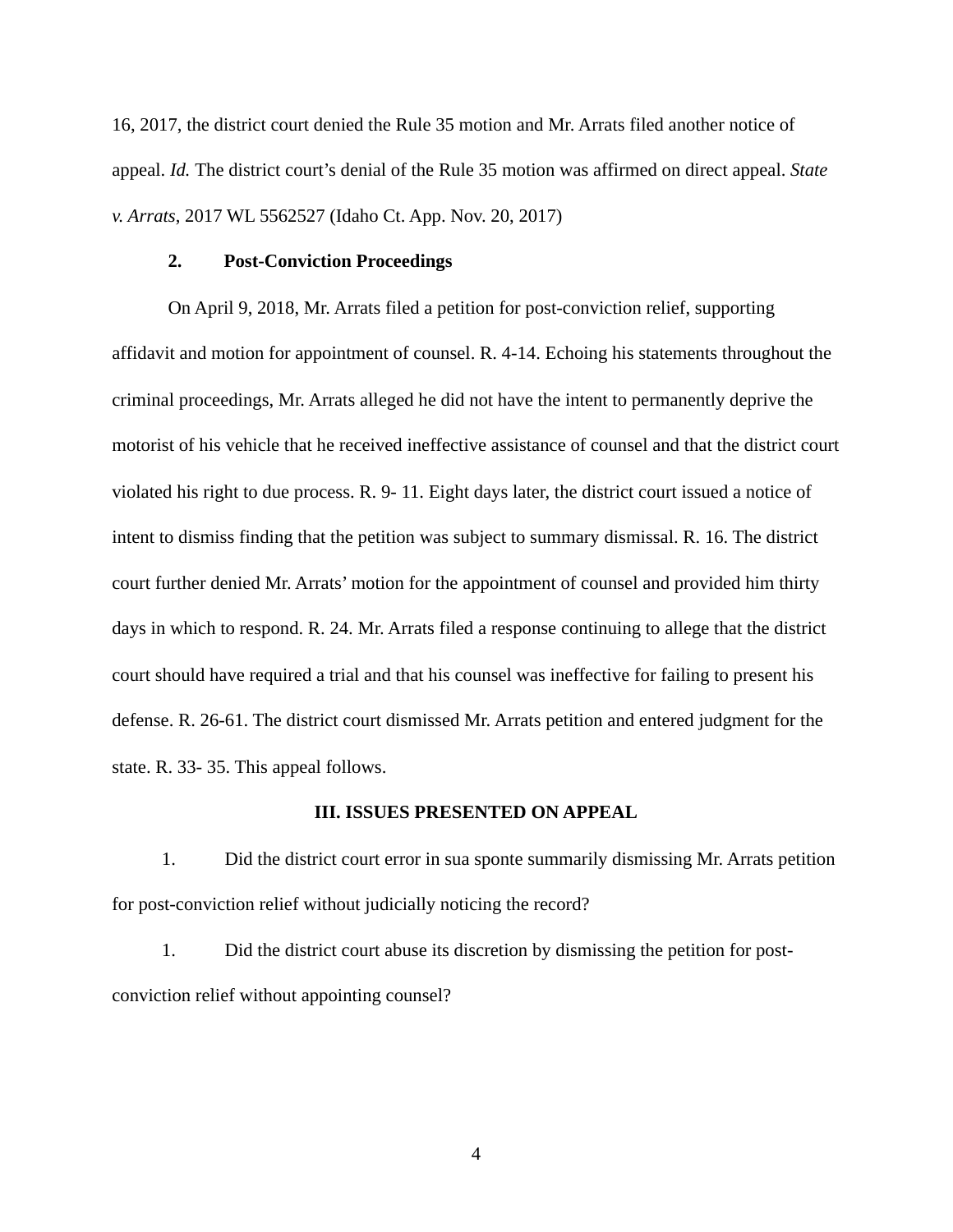#### **IV. ARGUMENT**

 A petition for post-conviction relief initiates a civil proceeding in which the petitioner must prove the allegations in his petition by a preponderance of evidence. I.C. § 19–4907; *Rhoades v. State*, 148 Idaho 247, 249, 220 P.3d 1066, 1068 (2009); *Keserovic v. State*, 158 Idaho 234, 238, 345 P.3d 1024, 1028 (Ct. App. 2015). A petition for post-conviction relief must be verified with respect to facts within the petitioner's personal knowledge, and affidavits, records, or other evidence supporting the petition's allegations must be attached or the petition must indicate the reason such supporting evidence is not included with the petition. I.C. § 19-4903; *see also Ash v. State*, 162 Idaho 535, 537, 400 P.3d 623, 625 (Ct. App. 2017).

 Idaho Code § 19-4906 authorizes summary dismissal of a petition for post-conviction relief, either pursuant to a party's motion by or sua sponte, if the pleadings, depositions, answers to interrogatories, and admissions and agreements of fact, together with any affidavits submitted, that there is no genuine issue of material fact and the moving party is entitled to judgment as a matter of law. *See also Ash*, 162 Idaho at 538, 400 P.3d at 626. However, if a petitioner alleges facts that raise the possibility of a valid claim, the district court should appoint counsel in order to give the petitioner an opportunity to work with counsel and properly allege the necessary supporting facts. *Charboneau v. State*, 140 Idaho 789, 793, 102 P.3d 1108, 1112 (2004); *Nelson v. State*, 157 Idaho 847, 854, 340 P.3d 1163, 1170 (Ct. App. 2014)

 Here, the district court erred by summarily dismissing Mr. Arrats petition sus sponte without waiting for the state's response and after judicially noticing only limited portions of the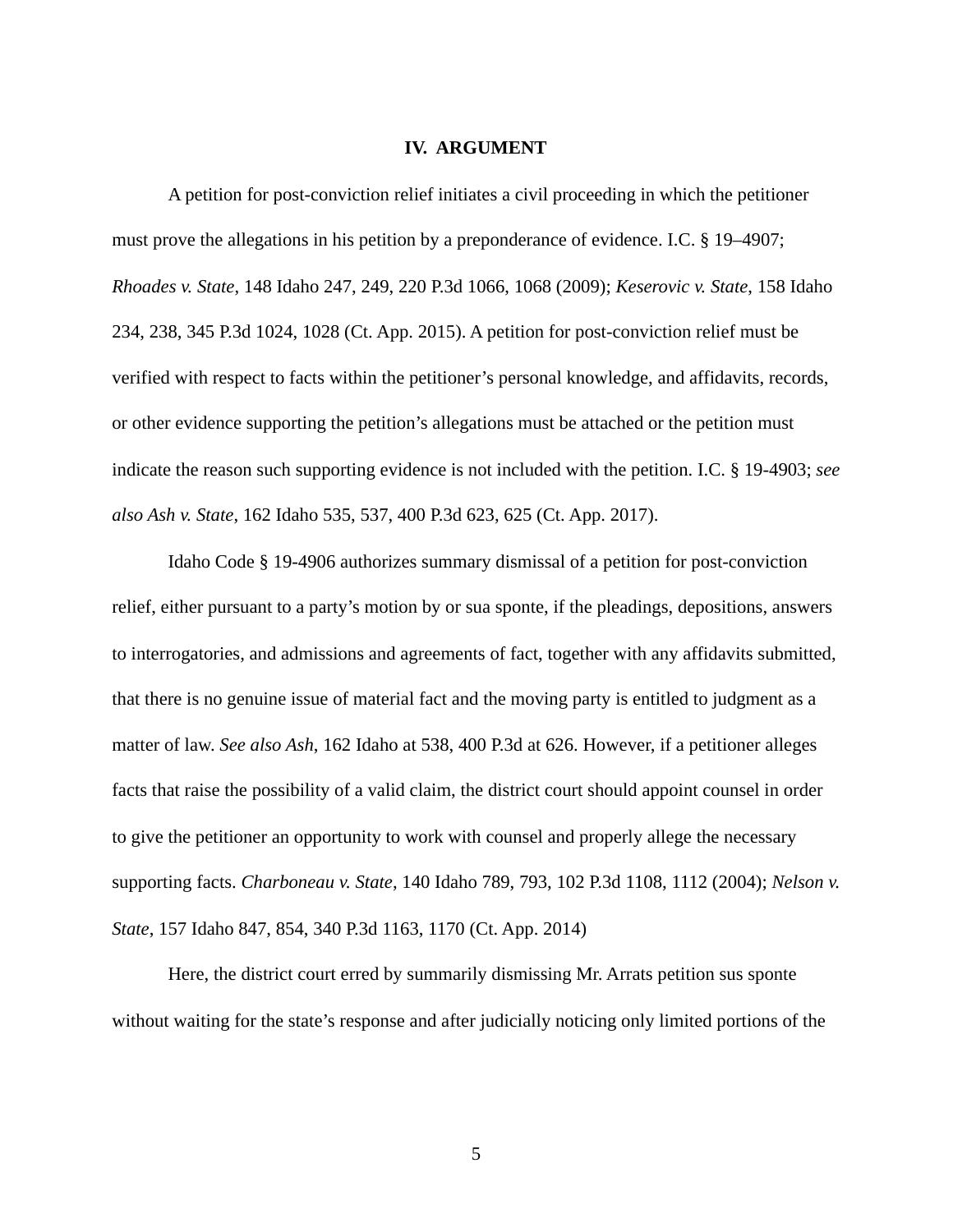underlying criminal file. Moreover, Mr. Arrats' petition and the record establish the possibility of valid claims and the district court therefore abused its discretion in dismissing Mr. Arrats petition for post-conviction relief without first appointing counsel. Accordingly, this Court should reverse the district court's judgment and remand for further proceedings with the assistance counsel.

### **A. The District Court Erred In Sua Sponte Dismissing Mr. Arrats Petition For Post- Conviction Relief Without Judicially Noticing the Underlying Criminal Record**

Pursuant to Idaho Code  $\S$  19-4906(a), the state must respond to the post-conviction petition "by answer or by motion" within 30 days and, if the record of the challenged proceedings is not attached to petition, the state must file the portions of the record "that are material to the questions raised in the application." Then, when "a court is satisfied, on the basis of the application, *the answer or motion, and the record*, that the applicant is not entitled to postconviction relief and no purpose would be served by any further proceedings, it may indicate to the parties its intention to dismiss the application and its reasons for so doing." I.C. § 19-4906(b) (emphasis added). Section 19-4906(a) imposes the responsibility to pay for the transcripts on the state and if the state does not file all relevant portions of the transcript in compliance with this statute, the applicant may move the court to compel the state to do so. *Roman v. State*, 125 Idaho 644, 648, 873 P.2d 898, 902 (Ct. App. 1994); *see also Ruff v. Kincheloe*, 843 F.2d 1240, 1242 (9th Cir. 1988 (district court obliged to sua sponte obtain and examine state court exhibits under 28 U.S.C.A. § 2254(f) when the habeas petitioner is unable to produce the record based on indigency or other reason).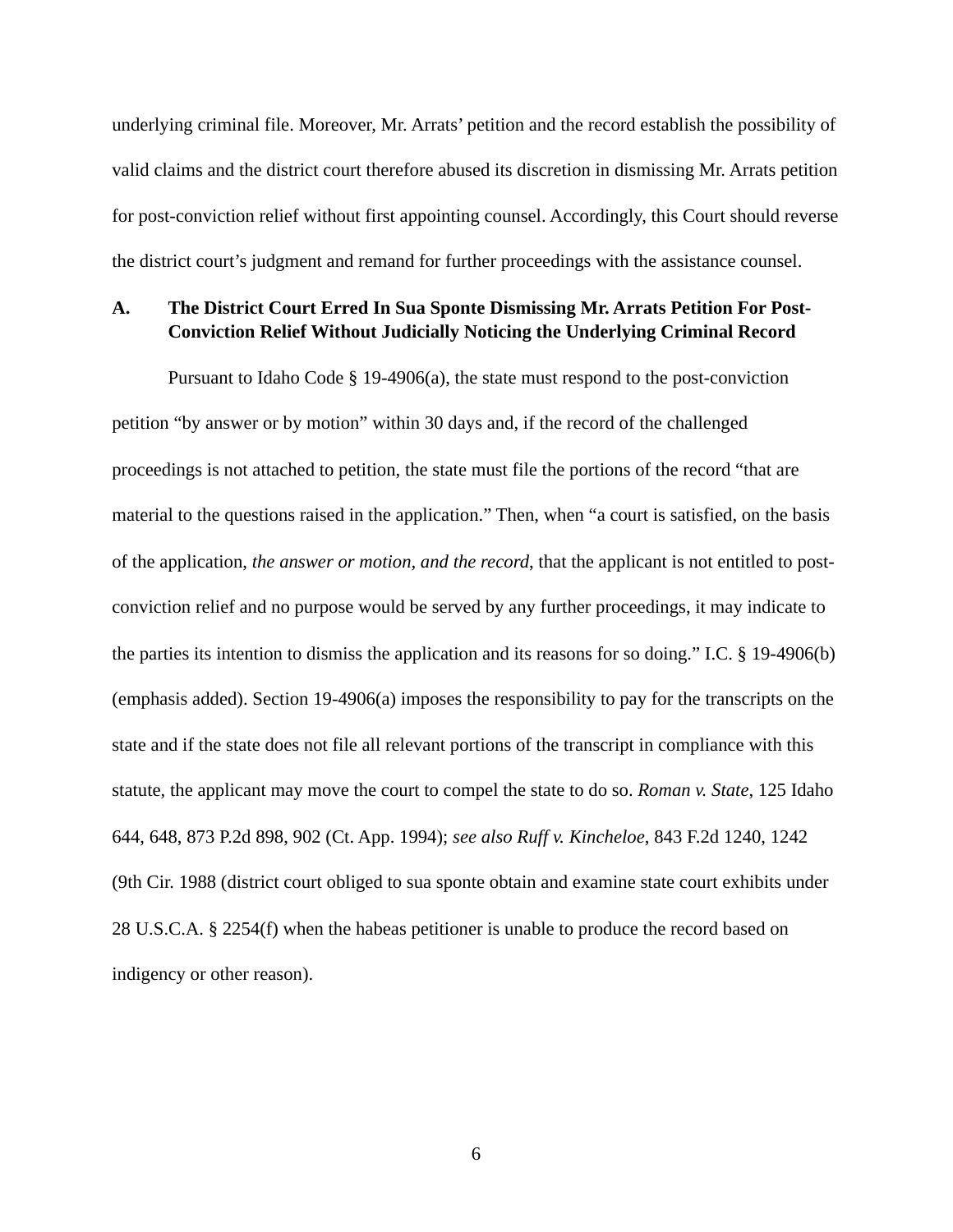Here, the district court did not wait for the state to respond to the petition, instead electing to issue notice of intent to dismiss only eight days after the Mr. Arrats filed his petition. The district court decided that Mr. Arrats was entitled to neither counsel nor further proceedings after reviewing limited portions of the criminal file: on the information; the plea agreement; the presentence report; the judgment of conviction; the order appointing the SAPD; the Rule 35 motion and related motion for appointment of counsel; the order denying those motions; the four notices of appeal; and the direct appeal opinion. R. 17. Thus, the district court did not consider the transcripts of the change of plea and sentencing hearings in considering whether Mr. Arrrats raised the possibility of valid claims regarding the validity of his plea and the effectiveness of his counsel during plea proceedings.

 Nor did the district court notify Mr. Arrats his petition was deficient because records of the underlying proceedings were not included. It is essential that the district court provide adequate notice of claimed defects so the petitioner has an opportunity to respond and to give the trial court an adequate basis for deciding the need for counsel based upon the merits of the claims. *Charboneau*, 140 Idaho at 793, 102 P.3d at 1112.

 The district court could not properly *sua sponte* dismiss under Section 19-4906(b) until it had considered respondent's "answer or motion, and the record," material to resolution of the claims raised in the application. Mr. Arrats challenged the voluntariness of his *Alford* plea and his the effectiveness of his attorney's assistance during plea proceedings. In addition to the records judicially noticed by the district court, the transcripts of the change of plea hearing and sentencing hearings were necessary to resolution of Mr. Arrats' claims. Accordingly, the district

7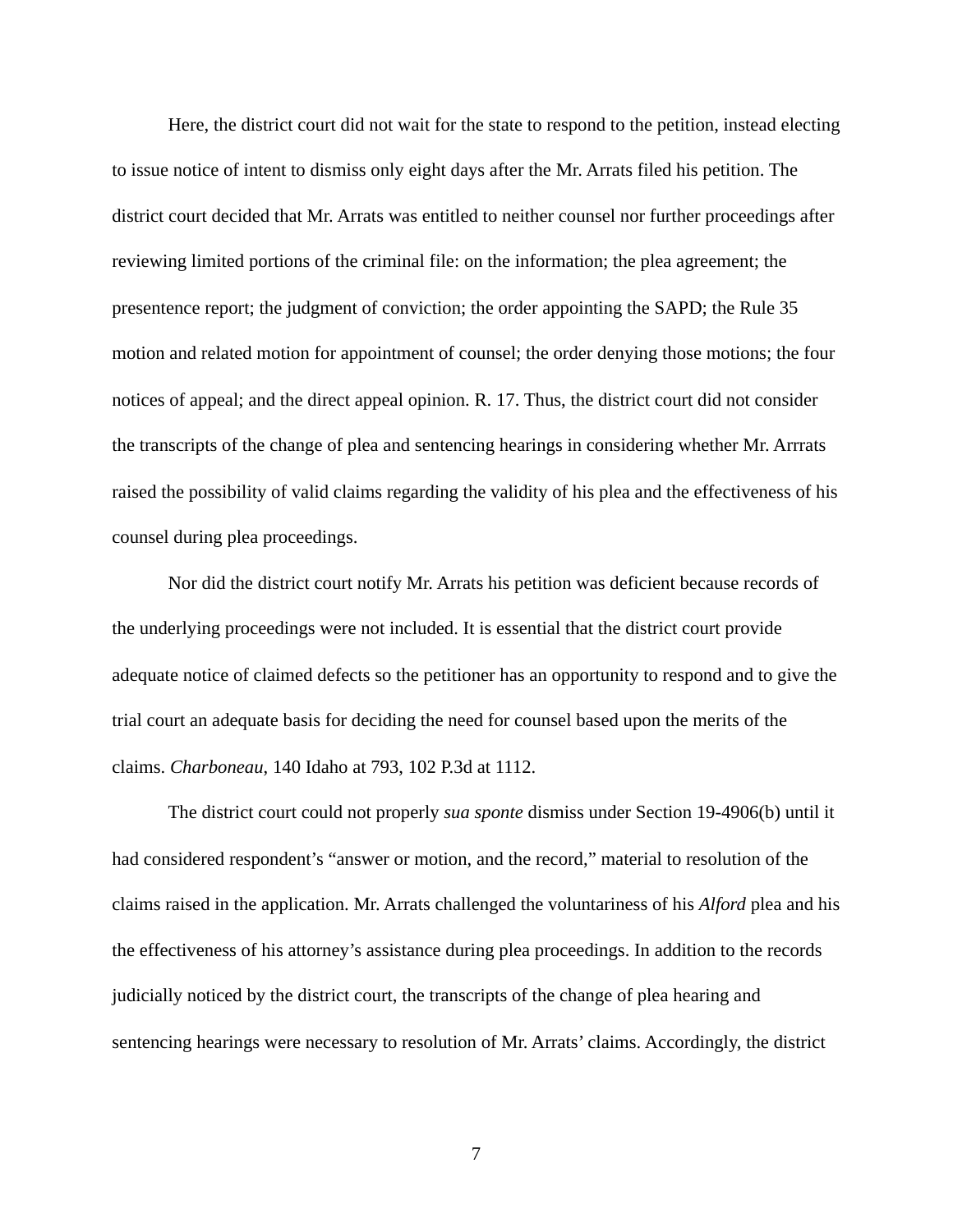court erred in summarily dismissing Mr. Arrats' petition for post-conviction relief and this case must be remanded for further proceedings.

## **B. Mr. Arrats Alleged Facts Showing the Possibility of Valid Claims and the District Court Abused its Discretion in Denying His Motion For Counsel and Summarily Dismissing His Post-Conviction Relief Petition**

 If a post-conviction petitioner is unable to pay for the expenses of representation, the trial court may appoint counsel to represent the petitioner in preparing the petition, in the trial court, and on appeal. I.C. § 19–4904. The decision to grant or deny a request for court-appointed counsel lies within the discretion of the district court. *Charboneau*, 140 Idaho at 792, 102 P.3d at 1111.

 However, when considering a motion for appointment of counsel, the trial court must do more than determine whether the petition alleges a valid claim. *Swader v. State*, 143 Idaho 651, 654, 152 P.3d 12, 15 (2007). Instead, if a petitioner who alleges *facts* that raise to the *possibility* of a valid claim, the district court should appoint counsel and provide the petitioner an opportunity to work with counsel and properly allege the necessary supporting facts. *Charboneau*, 140 Idaho at 793, 102 P.3d at 1112; *Nelson v. State*, 157 Idaho 847, 854, 340 P.3d 1163, 1170 (Ct. App. 2014). In this analysis, the district court should consider that petitions filed by a pro se petitioner may be conclusory and incomplete. *Newman v. State,* 140 Idaho 491, 493, 95 P.3d 642, 644 (Ct. App. 2004). An unrepresented petitioner "cannot be expected to know how to properly allege the necessary facts" and, thus, "every inference must run in the petitioner's favor where the petitioner is unrepresented at that time." *Melton v. State*, 148 Idaho 339, 342, 223 P.3d 281, 284 (2009); *Charboneau*, 140 Idaho at 794, 102 P.3d at 1113. The district court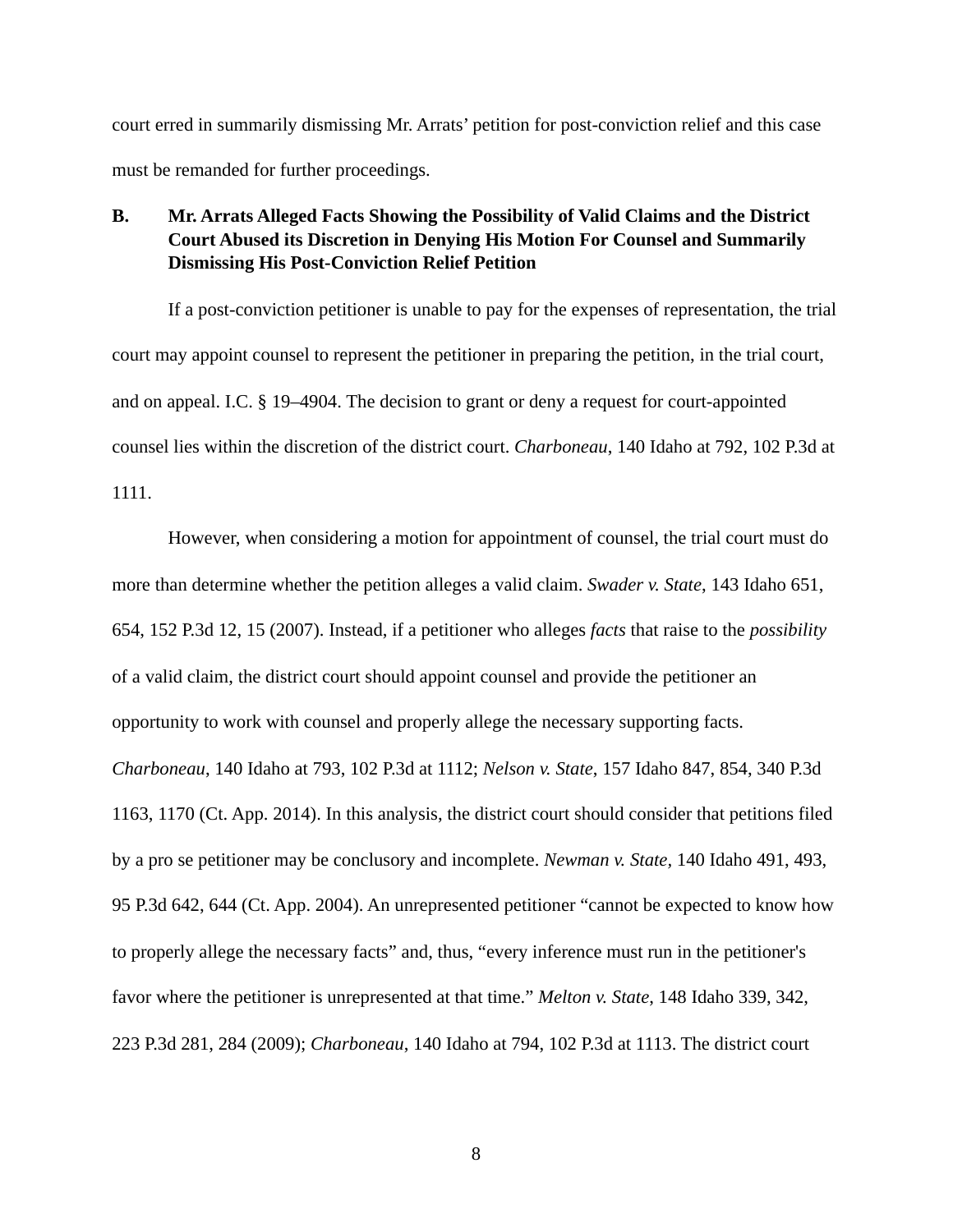must give adequate notice of claimed defects so the petitioner has an opportunity to respond and to give the trial court an adequate basis for deciding the need for counsel based upon the merits of the claims. *Charboneau*, 140 Idaho at 793, 102 P.3d at 1112.

 Here, the district court determined that Mr. Arrats was not entitled to the appointment of counsel because his post-conviction relief petition was\s subject to summary dismissal to. R. 17-19, 24. However, the decision to appoint counsel and the decision on the merits of the petition if counsel is appointed are controlled by two different standards *Swader*, 143 Idaho at 655, 152 P.3d at 16. The district court's notice includes a technical analysis of the legal insufficiency of Mr. Arrats' post-conviction claims and failed to meaningfully notify Mr. Arrats — a pro se prisoner untrained in the law — of deficiencies that he was capable of remedying.

 Moreover, the district court penalized Mr. Arrats' lack of legal ability rather than consider the limitations of his pro se status. For instance, the district court noted that Mr. Arrats "confusingly" claimed that trial counsel provided ineffective assistance "during trial," despite the *Alford* plea. R. 20. Then, rather than analyze whether the alleged facts gave rise to a potentially valid claim, the district court analyzed whether Mr. Arrats pled sufficient facts to meet the elements of an ineffective assistance of counsel claim.

 Mr. Arrats' limited legal knowledge is patent from his statements during the underlying criminal proceedings and his pleadings in this case. However, he has consistently expressed the *factual* circumstances he believes gives rise to relief, namely that he pleaded guilty despite repeated protestations of innocence because his attorney did not provide effective assistance.

9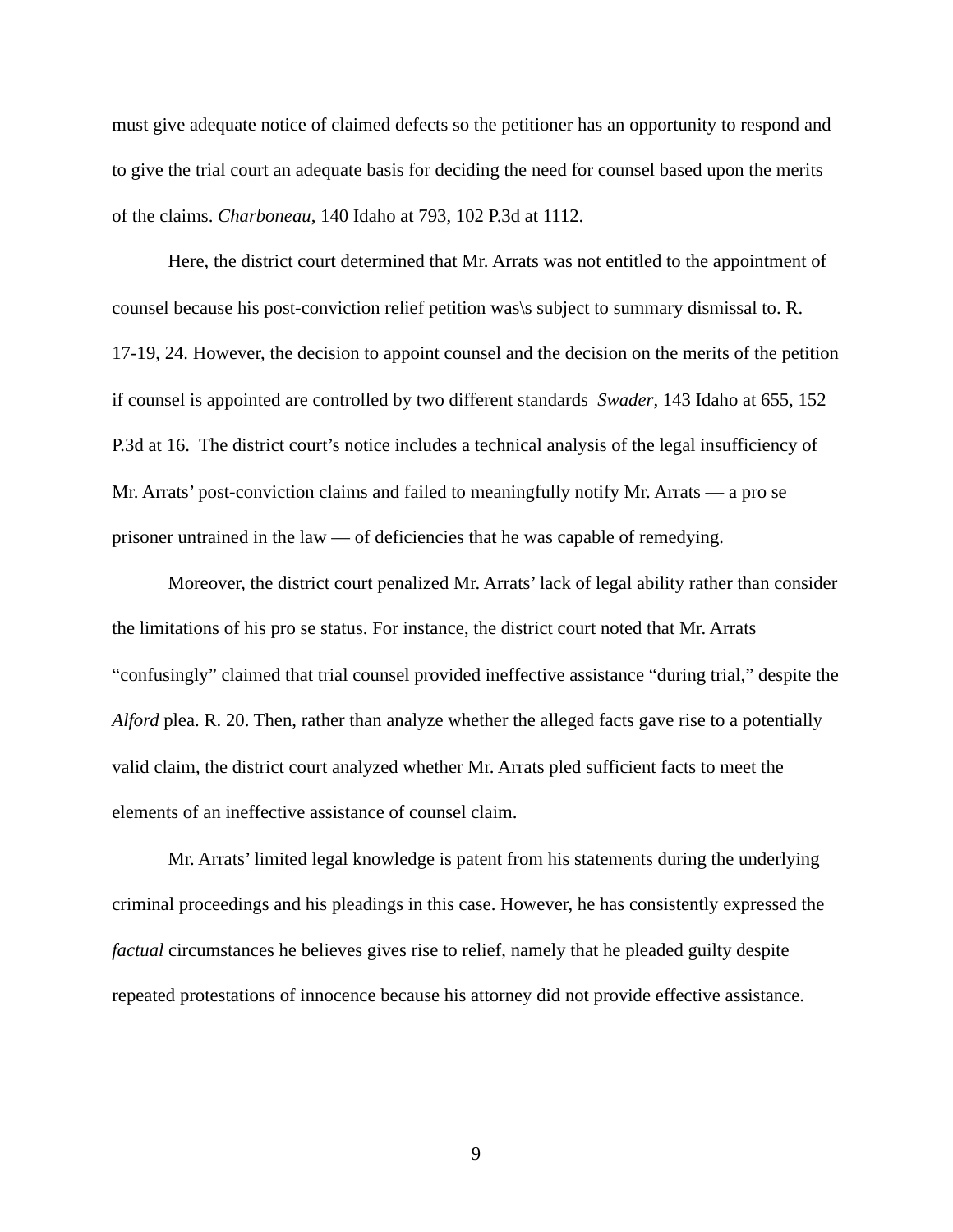The transcript from the change of plea hearing reveals that Mr. Arrats — who suffers from bipolar disorder— responded oddly and inconsistently to the district court's inquiries regarding satisfaction with counsel and his desire to plead guilty. Mr. Arrats' conduct in subsequent hearings also reveals a questionable understanding of the stipulated sentence contemplated by the plea agreement and problems with counsel, including the allegation Mr. Arrats had not been allowed to review discovery before entering a plea.

 These facts give rise to the possibility that Mr. Arrats received ineffective assistance of counsel during the course of plea negotiations. The facts also give rise to the possibility of a valid claim that Mr. Arrats' *Alford* plea was not knowing and voluntary. Such a claim is properly alleged in post-conviction relief unless the claim could have been raised on direct appeal without factual development, such as where the defendant filed a motion to withdraw guilty plea in the trial court. *See Mendiola v. State*, 150 Idaho 345, 349, 247 P.3d 210, 214 (Ct. App. 2010) (petitioner not barred from raising claims challenging guilty plea's validity in post-conviction relief proceedings where no motion to withdraw the plea was filed and testimony at postconviction evidentiary hearing provided information that was not presented to the district court); *see also Mata v. State*, 124 Idaho 588, 593–94, 861 P.2d 1253, 1258–59 (Ct. App. 1993) (petitioner raised constitutional challenge to validity of guilty plea, which may be asserted through a post-conviction relief application).

 The district court abused its discretion in applying the erroneous standard to deny Mr. Arrats' motion for counsel in its Notice of Intent to Dismiss, which failed afford Mr. Arrats with an opportunity to meaningfully respond and meet the correct standard. Moreover, Mr. Arrats'